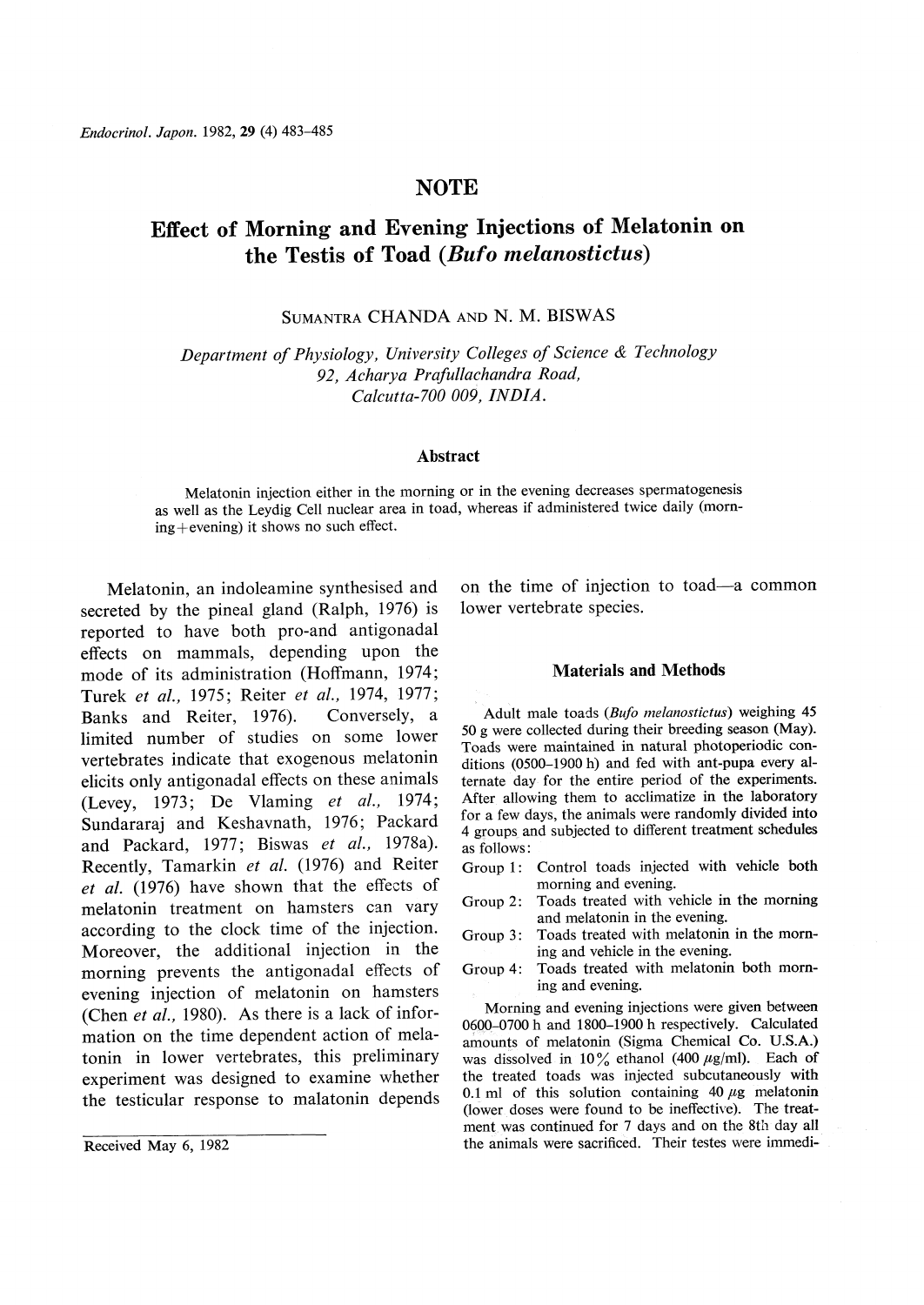ately removed and fixed in Bouin's fluid. Paraffin sections (5  $\mu$ m) of testis were stained with haematoxylin and eosin for histological evaluation of spermatogenesis and Leydig Cell nuclear area (LCNA) as described by Biswas et al. (1978a; 1978b).

For quantitative study of spermatogenesis the process was divided into the following 5 stages:

- Stage 0: Primary spermatogonia in resting phase.
- Stage I: Small cell nests of secondary spermatogonia containing not more than ten cells.
- Stage II: Large cell nests of secondary spermatogonia containing more than ten cells.
- Stage III: Primary spermatocytes.

Stage IV: Secondary spermatocytes.

The number of germ cell nests at different stages were counted in 30 seminiferous tubules, randomly selected from each testis. The mean counts of germ cell nests per tubule at each stage were used as the index of spermatogenic activity. 50 round Leydig cell nuclei were drawn from each testis by camera lucida on mm2 graph paper at a magnification of camera iucida  $\times 800$  for measuring the Leydig cell nuclear area (LCNA).

#### Results

The results are shown in Table 1. Injection of melatonin in toads either in the evening (group 2) or morning (group 3) resulted in a significant fall in the counts of germ cell nests representing the primary (stage 0) and secondary (stage I and II) spermatogonia and primary (stage III) and secondary (stage IV) spermatocytes in comparison with the vehicle treated controls (Group 1). The LCNA was also

Endocrinol. Japon. August 1982

significantly decreased in each of these melatonin treated groups (2 and 3). On the other hand, when melatonin was injected twice daily (morning + evening) to the animals of group 4, neither the nest counts of the spermatogenic stages nor the LCNA varied significantly from the controls.

### **Discussion**

Several investigators have shown that melatonin exerts antigonadal effects both in mammals (Wurtman et al., 1968; Rust and Meyer, 1969; Reiter, 1973; Turek et al., 1975) and in lower vertebrates (Levey, 1973; De Vlaming et al., 1974; Sundarraj and Keshavnath, 1976; Packard and Packard, 1977; Biswas et al., 1978a). The present data shows that melatonin treatment in toad (groups 2 and 3) decreases spermatogenesis and LCNA, further decumenting the antigonadal action of this pineal hormone. It has also been established that in order to exert antigonadal actions in hamsters, melatonin must be administered late in the light phase whereas the morning injections of melatonin produced no such effect (Tamarkin et al., 1976; Chen et al., 1980). However, the present experiment shows that melatonin can produce antigonadal effects on toad, irrespective of whether it is injected in the morning or in the evening.

Table 1. Effect of morning and evening injections of melatonin on spermatogenesis and Leydig Cell nuclear area (LCNA) in toad.

|    | Group and<br>Treatment             | No. of<br>toads | Stages of spermatogenesis (Nest/tubule) |                  |                  |                  |                   | $LCNA$ (mm <sup>2</sup> )       |
|----|------------------------------------|-----------------|-----------------------------------------|------------------|------------------|------------------|-------------------|---------------------------------|
|    |                                    |                 | $\mathbf{0}$                            |                  | Н                | Ш                | IV                | (Camera lucida<br>$\times$ 800) |
|    | Control<br>(vehicle)               | 10              | 1.98<br>$+0.22$                         | 1.65<br>$+0.10$  | 0.86<br>$+0.05$  | 1.42<br>$+0.08$  | 0.43<br>$+0.03$   | 16.97<br>$+0.42$                |
| 2. | Melatonin<br>(evening)             | 10              | 0.96<br>$+0.11*$                        | 0.74<br>$+0.08*$ | 0.37<br>$+0.06*$ | 0.72<br>$+0.05*$ | 0.20<br>$+0.03*$  | 10.40<br>$+0.30*$               |
| 3. | Melatonin<br>(morning)             | 10              | 1.00<br>$+0.11*$                        | 0.77<br>$+0.06*$ | 0.32<br>$+0.04*$ | 0.58<br>$+0.06*$ | 0.25<br>$+0.04**$ | 10.52<br>$+0.22*$               |
| 4. | Melatonin<br>(morning+<br>evening) | 9               | 1.81<br>$+0.18$                         | 1.40<br>$+0.09$  | 0.74<br>$+0.06$  | 1.24<br>$+0.07$  | 0.36<br>$+0.06$   | 16.87<br>$+0.36$                |

Values are mean $\pm$ S.E.

\* P<0.001, \*\* P<0.01 vs. group 1 (Student's 't' test).